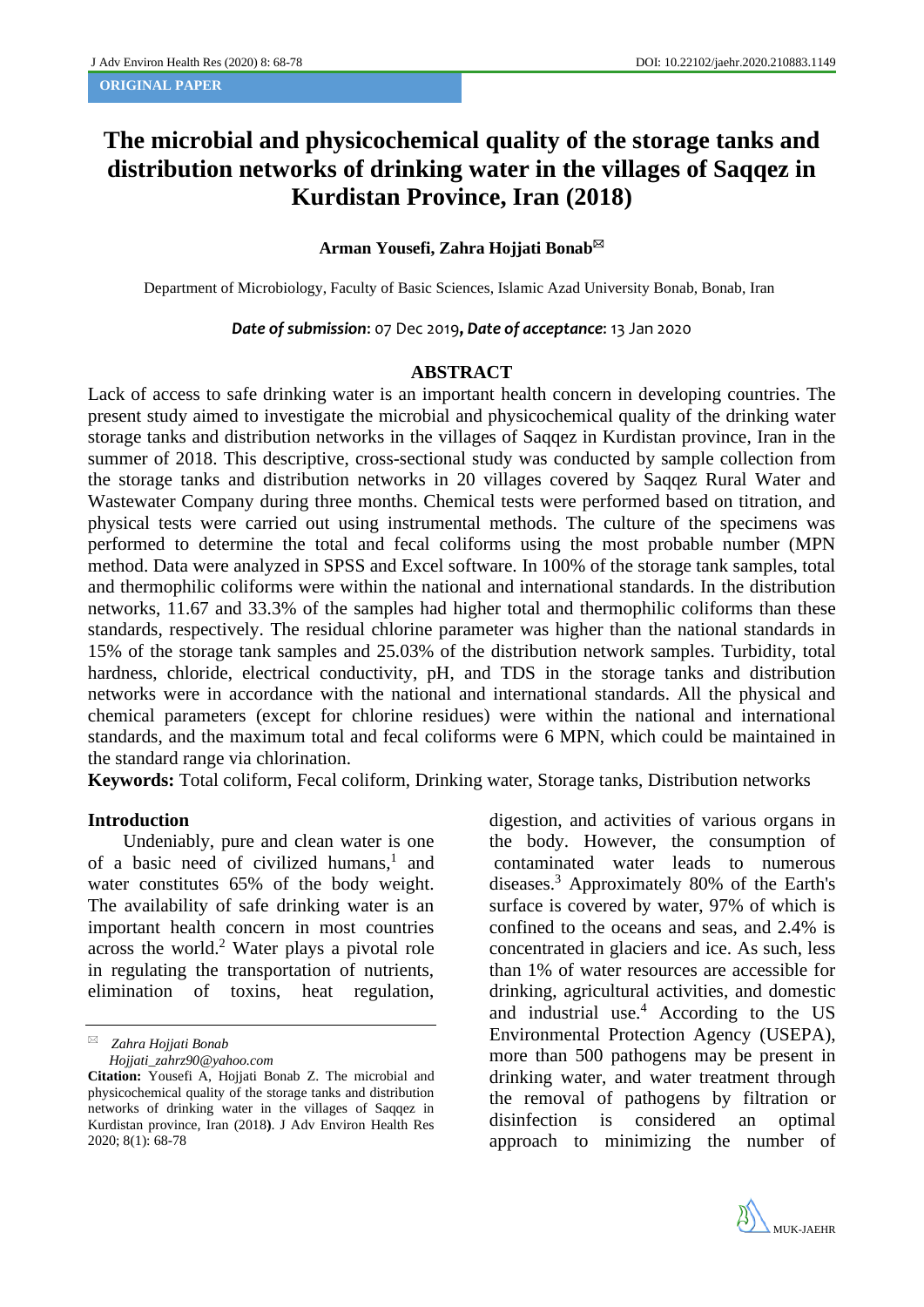pathogens in drinking water. 5

Waterborne diseases are mainly caused by intestinal pathogens. <sup>6</sup> According to the World Health Organization (WHO), out of 4 billion diarrhea cases, 2.2 million patients die each year due to the lack of access to safe drinking water. <sup>7</sup> Drinking water must not have an unpleasant odor and taste, and it must be free of pathogens as well. According to the WHO estimates, 80% of the diseases in the world (e.g., diarrhea, jaundice, and typhoid) are caused by the consumption of contaminated water. 8

In rural areas, the continuous monitoring of water quality is essential due to factors such as the scattering of villages, old facilities and water distribution networks, poor hygiene, and dispersal of animal waste.<sup>9</sup> Total coliforms and fecal coliforms are index organisms that are most commonly used to determine the microbial quality of drinking water. <sup>10</sup> The most important factor in determining the purity of water is the microbial factor, while physical and chemical factors are of secondary importance in this regard. $11$ 

Today, water scarcity is a health threat to humans, animals, and plant life in many countries (including Iran) as an economic and agricultural bottleneck. Moreover, factors such as population growth, extravagant consumption, and industrialization have given rise to numerous environmental issues, and water pollution is considered to be a major consequence in this regard.<sup>12</sup> In a study conducted by Fazli *et al*., the microbial status of drinking water was investigated in Ijroud urban and rural distribution systems in Zanjan province, Iran.<sup>13</sup>

Given the importance of controlling and adapting various drinking water parameters to ensure consumer health, the present study aimed to investigate the microbial status and physicochemical parameters of the drinking water storage tanks and distribution networks in the villages of Saqqez, Iran and compare the results with the national and international standards.

# **Materials and methods**

## *Study area*

This descriptive, cross-sectional study was conducted in the villages covered by Saqqez Rural Water and Wastewater Company during 2018-6-22-2018-8-26. Saqqez is one of the northern cities in Kurdistan province, which is composed of four main districts, including the central, Imam, Sarshiv, and Ziviyeh districts. Saqqez city has 308 villages, only 164 of which are under the supervision of the Rural Water and Wastewater Company.

## *Sampling method*

Sampling was carried out from the water storage tanks and distribution networks (beginning, middle, and end of the networks) in 20 villages covered by Saqqez Rural Water and Wastewater Company in all the mentioned districts. In total, 80 samples were collected for microbial tests, and 80 samples were obtained for chemical tests (60 samples from the distribution networks and 20 samples from the storage tanks).

Multistage sampling was used for sample collection to assess the microbial status and physical and chemical parameters of water, and the criteria for the selection of the villages in each district was distance from the city center (two villages with distance of 15 km from the city center, two villages with the distance of 15-30 km, and one village with the distance of more than 30 km) and the type of the supply resources in each district (two villages had water wells, two villages had springs, and one village had both springs and water wells). Microbial sampling was performed in wide-mouth glass borosilicate containers, and 10% sodium thiosulfate was added to neutralize residual chlorine prior to sterilization.

The chemical samples were collected in three-liter plastic containers, and the secondary contamination of the microbial samples was prevented during sampling, transfer, and performing the tests. The samples were transferred in cool boxes and

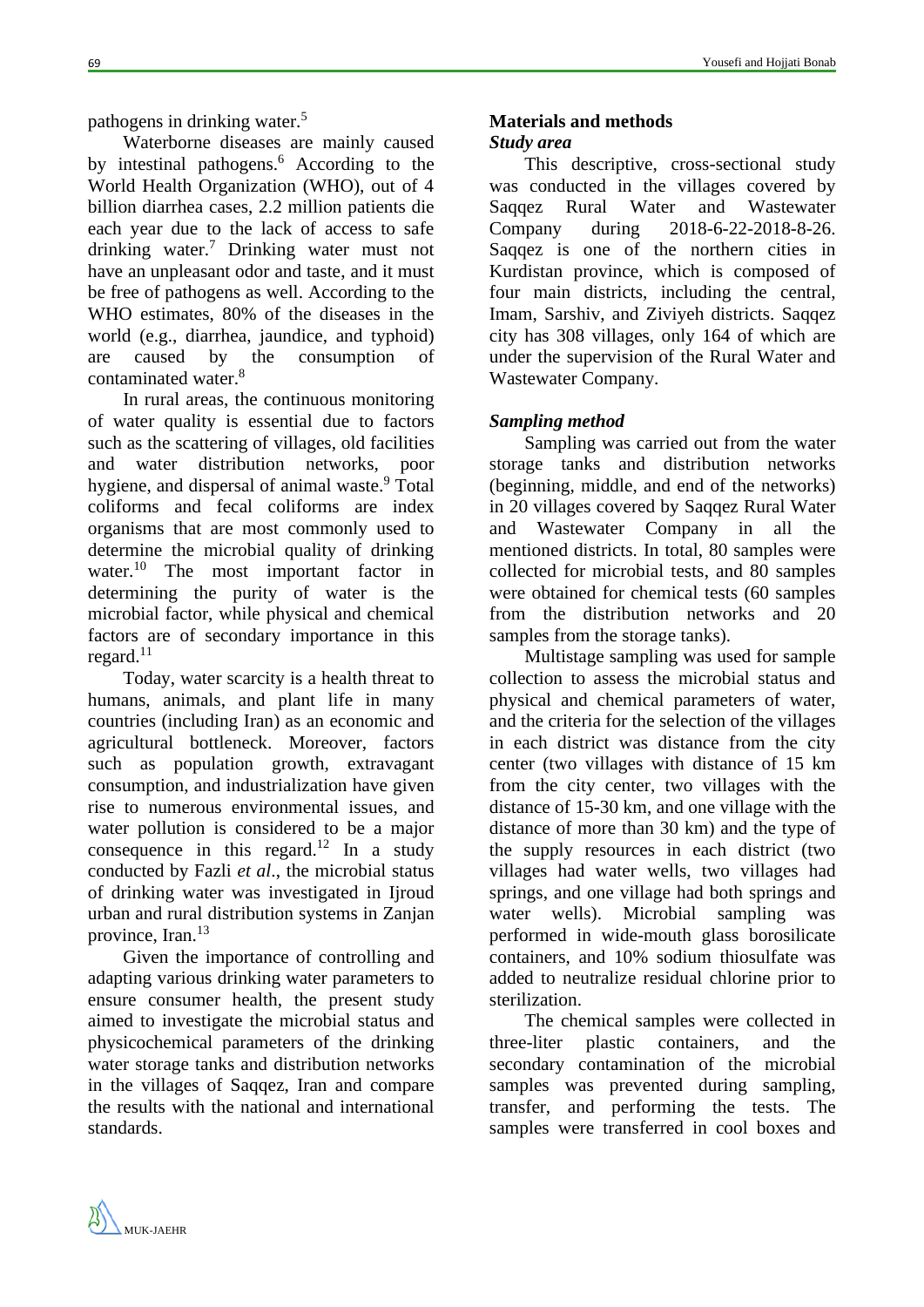ice bags without contact with the sampling container.

## *Experimental procedures*

Physical tests were performed using an instrumental method with the measurement of turbidity (Wagtech Turbidity Meter, UK), electrical conductivity (Metrohm Conductivity Meter, Switzerland), pH (Wagtech pH meter, UK), and total dissolved solids (TDS; TDS meter, HM Digital, Iran).<sup>14</sup> Chemical tests were also performed using the titrimetric method, including total hardness and chloride. Total hardness was measured via EDTA titration, and chloride was determined via potassium chromate titration.<sup>15</sup>

The microbial tests included the measurement of total coliforms and fecal coliforms, which were performed using the most probable number (MPN) method in nine tubes. The weak and strong lactose broth medium was used in the probability stage, brilliant green bile broth medium was utilized in the confirmed test stage and for total coliforms, and the EC broth medium was employed in the confirmatory stage and for the determination of fecal coliforms.<sup>16</sup> All the experimental materials used in the study were prepared by Merck, Germany.

Data analysis was performed in SPSS version 20 using one-sample t-test, Pearson's correlation-coefficient, and mean and standard deviation. In addition, the obtained results were compared with the national and international standards (USEPA and WHO).

## **Results and discussion**

Table 1 shows the mean parameters in the studied water storage tanks and distribution networks. Accordingly, in the water samples obtained from the storage tanks, the residual chlorine (0.6005), pH (7.350), TDS (314.70), electrical conductivity (EC) (595.7250), and total hardness (234.300) had higher mean values, while turbidity (0.6252), total coliforms (0.483), and thermophilic coliforms (0.10) had higher mean values in the distribution network. However, the total hardness in the storage tanks and distribution networks had identical means (75.826), and the total and fecal coliform tests were negative in all the storage tanks of the studied villages.

|                                            |                           | Storage tank         |                      |                      |                       |                       | Distribution network system |                      |                       |                       |                       |  |
|--------------------------------------------|---------------------------|----------------------|----------------------|----------------------|-----------------------|-----------------------|-----------------------------|----------------------|-----------------------|-----------------------|-----------------------|--|
| Parameters                                 | Descriptive<br>statistics | Imam<br>district     | Ziviyeh<br>district  | Central<br>district  | Sarshive<br>disrict   | All of<br>tanks       | Imam<br>district            | Ziviyeh<br>district  | Central<br>district   | Sarshive<br>disrict   | All of<br>networks    |  |
| Residual<br>chlorine<br>(mg/L)             | $Mean \pm STD$            | $0.66 \pm$<br>0.2    | $0.58 \pm$<br>0.22   | $0.56 \pm$<br>0.33   | $0.59 \pm$<br>0.11    | $0.6 \pm$<br>0.21     | $0.66 \pm$<br>0.18          | $0.52 \pm$<br>0.25   | $0.49 \pm$<br>0.34    | $0.49 \pm$<br>0.24    | $0.53 \pm$<br>0.26    |  |
| Turbidity<br>(NTU)                         | $Mean \pm STD$            | $0.58 \pm$<br>0.15   | $0.64 \pm$<br>0.17   | $0.58 \pm$<br>0.23   | $0.64 \pm$<br>0.15    | $0.61 \pm$<br>0.16    | $0.58 \pm$<br>0.15          | $0.58 \pm$<br>0.14   | $0.64 \pm$<br>0.16    | $0.70 \pm$<br>0.19    | $0.62 \pm$<br>0.18    |  |
| pH                                         | $Mean \pm STD$            | $7.16 \pm$<br>0.21   | $7.28 \pm$<br>0.34   | $7.48 \pm$<br>0.28   | $7.3 \pm$<br>0.3      | $7.35 \pm$<br>0.28    | $7.16 \pm$<br>0.19          | $7.3 \pm 0.3$        | $7.51 \pm$<br>0.31    | $7.37 \pm$<br>0.26    | $7.22 \pm$<br>0.29    |  |
| $TDS$ (mg/L)                               | $Mean \pm STD$            | $319.4 \pm$<br>54.54 | $296.8 \pm$<br>42.1  | $301.2 \pm$<br>34.82 | $241.4 \pm$<br>46.21  | $314.7 \pm$<br>45.05  | $319.4 \pm$<br>50.5         | $296.5 \pm$<br>39.04 | $300.13 \pm$<br>33.27 | $339.8 \pm$<br>41.89  | $31.35 \pm$<br>14.14  |  |
| Electrical<br>conductivity<br>$(\mu s/cm)$ | $Mean \pm STD$            | $663.26 \pm$<br>60.5 | $521.3 \pm$<br>94.49 | $585.7 \pm$<br>60.35 | $612.56 \pm$<br>84.09 | 595.72 $\pm$<br>87.53 | $663.2 \pm$<br>56.01        | 520.1 $\pm$<br>87.75 | 585.63 $\pm$<br>36.64 | $609.82 \pm$<br>76.63 | 594.44 $\pm$<br>86.12 |  |
| Chloride<br>(mg/L)                         | $Mean \pm STD$            | $86.83 \pm$<br>27.95 | $73.97 \pm$<br>9.59  | $70.75 \pm$<br>23.18 | 71.75<br>$\pm 16.3$   | $75.82 \pm$<br>19.92  | $86.83 \pm$<br>25.88        | $73.97 \pm$<br>8.88  | $70.75 \pm$<br>21.46  | $71.75 \pm$<br>15.11  | $75.82 \pm$<br>19.58  |  |
| Total<br>hardness<br>(mg/L)<br>$CaCO3$ )   | $Mean \pm STD$            | $238.8 \pm$<br>32.97 | $236 \pm$<br>31.24   | $238.8 \pm$<br>48.22 | $233.2 \pm$<br>57.37  | $234.3 \pm$<br>40.38  | $228.8 \pm$<br>30.53        | $236 \pm$<br>28.92   | $238.8 \pm$<br>44.64  | $233.47 \pm$<br>52.91 | $266.23 \pm$<br>39.62 |  |
| Total<br>coliform<br>(MPN)                 | $Mean \pm STD$            | $0.00 \pm$<br>0.00   | $0.00 \pm$<br>0.00   | $0.00 \pm$<br>0.00   | $0.00 \pm$<br>0.00    | $0.00 \pm$<br>0.00    | $0.00 \pm$<br>0.00          | $0.40 \pm$<br>0.06   | $0.60 \pm$<br>$=.05$  | $0.93 \pm$<br>0.08    | $0.48 \pm$<br>0.03    |  |
| Thermophilic<br>coliform<br>(MPN)          | $Mean \pm STD$            | $0.00 \pm$<br>0.00   | $0.00 \pm$<br>0.00   | $0.00 \pm$<br>0.00   | $0.00 \pm$<br>0.00    | $0.00 \pm$<br>0.00    | $0.00 \pm$<br>0.00          | $0.00 \pm$<br>0.00   | $0.20 \pm$<br>0.07    | $0.20 \pm$<br>0.07    | $0.1 \pm 0.05$        |  |

Table 1. Descriptive statistics of water storage tanks, distribution networks, and city districts

Table 1 also shows the mean of each studied parameter in the water storage tanks and distribution networks in terms of districts. In the samples obtained from the storage tanks, the residual chlorine in Imam district (0.66), turbidity in Ziviyeh and Sarshiv

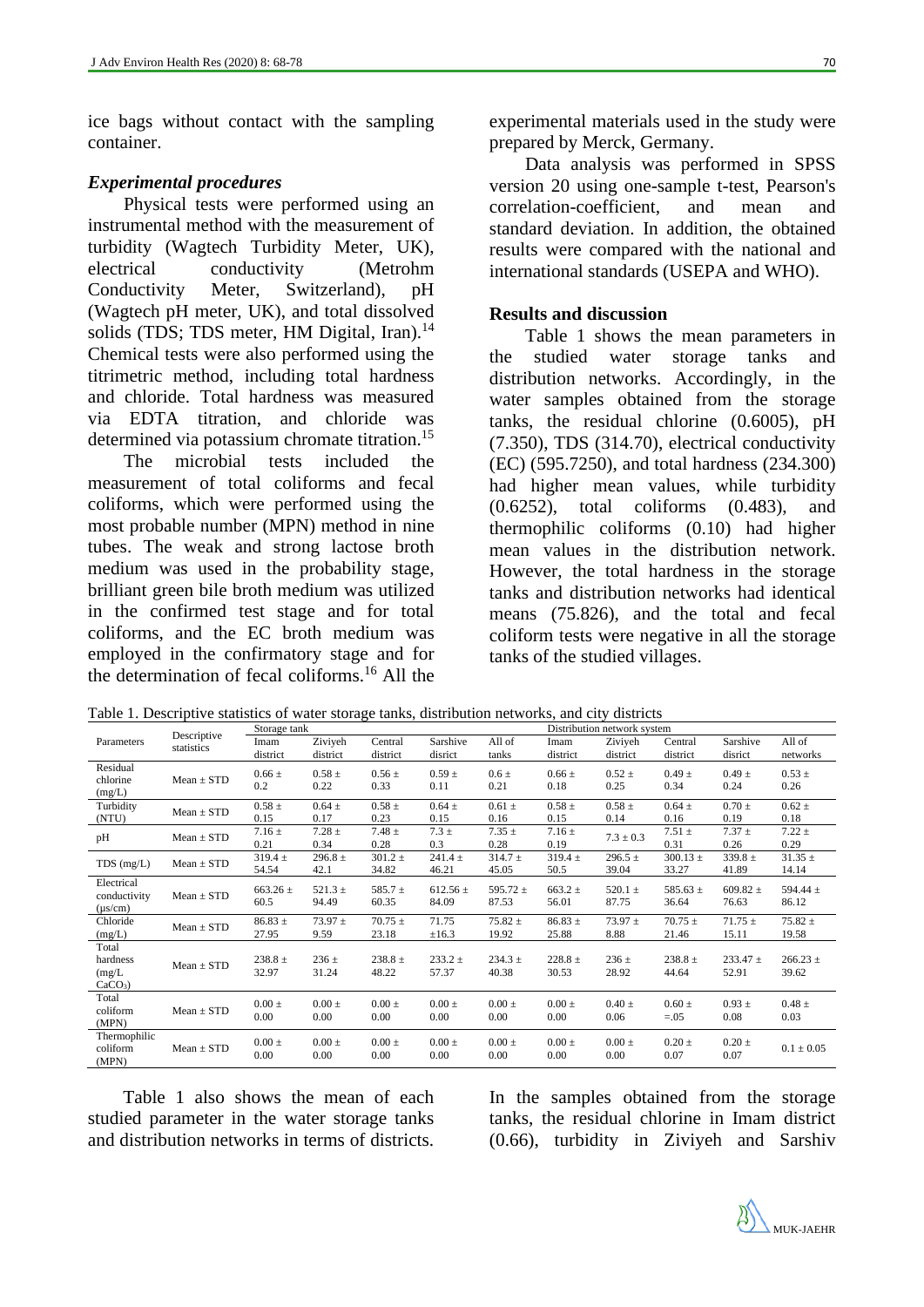districts (0.64), pH in the central district (7.48), TDS in Sarshiv district (341.40), electrical conductivity in Imam district (663.26), chloride in Imam district (86.83), and total hardness in Sarshiv district (333.20) had the highest mean values. In the samples of the distribution networks, the residual chlorine in Imam district (0.66), turbidity in Sarshiv district (0.70), pH in the central district (7.51), TDS in Sarshiv district (339.80), electrical conductivity in Imam district (663.26), chloride in Imam district (83.83), total hardness in the central district (238.80), total coliforms in Sarshiv district (0.93), and fecal coliforms in the central and Sarshiv districts (0.20) had higher mean values comparatively.

According to the information in Table 2, the highest mean residual free chlorine (0.60

mg/L) was observed at the beginning of the distribution networks, while turbidity had the highest mean value (0.68) at the end of the distribution networks. In addition, pH had the highest mean value (7.32) at the end of the distribution networks, and TDS had the highest mean value (314.70) at the beginning of the distribution networks. Electrical conductivity had the highest mean value (595.73) at the beginning of the distribution networks, and the highest mean value of residual chlorine was observed at the beginning of the networks (75.83). On the other hand, total hardness (22.20) had an equal mean value at the beginning, middle, and end of the distribution networks. The total coliforms (1.10) and fecal coliforms (0.30) had the highest mean values at the end of the networks.

Table 2. Descriptive statistics of distribution networks based on beginning, middle, and end of distribution networks

|                         |                | Beginning          | Middle            | End                |
|-------------------------|----------------|--------------------|-------------------|--------------------|
| Free residual chlorine  | $Mean \pm STD$ | $0.60 \pm 0.21$    | $0.56 \pm 0.26$   | $0.46 \pm 0.30$    |
| Turbidity               | Mean $\pm$ STD | $0.61 \pm 0.17$    | $0.62 \pm 0.18$   | $0.68 \pm 0.20$    |
| pH                      | $Mean \pm STD$ | $7.31 \pm 0.29$    | $7.32 \pm 0.28$   | $7.37 \pm 0.32$    |
| <b>TDS</b>              | $Mean \pm STD$ | $314.7 \pm 45.06$  | $314.3 \pm 44.55$ | $312.87 \pm 45.12$ |
| Electrical conductivity | $Mean \pm STD$ | $595.73 \pm 87.53$ | $594.9 \pm 87.53$ | $592.71 \pm 87.53$ |
| Chloride                | $Mean \pm STD$ | $75.83 \pm 19.92$  | $75.83 + 19.92$   | $75.83 \pm 19.92$  |
| <b>Total hardness</b>   | $Mean \pm STD$ | $234.2 \pm 40.29$  | $234.2 \pm 40.28$ | $234.2 + 40.28$    |
| Total coliform          | $Mean \pm STD$ | $0.00 \pm 0.00$    | $0.35 \pm 0.09$   | $1.1 \pm 0.07$     |
| Fecal coliform          | $Mean \pm STD$ | $0.00 \pm 0.00$    | $0.00 \pm 0.00$   | $0.30 \pm 0.09$    |

According to the results of the present study, the minimum and maximum values of the studied parameters in the samples obtained from the water storage tanks were as follows: residual chlorine (0.18-0.88 mg/L), turbidity (0.32-0.85 NTU), pH (6.9-7.8), TDS (226-415), electrical conductivity (453.5-750 µs/cm), chloride (42.88-107.2 mg/L), and total hardness (184-328 mg/L). It is also notable that the total and fecal coliform tests were negative in the samples obtained from the storage tanks. The minimum and maximum values of the mentioned parameters in the samples obtained from the water distribution networks were as follows: residual chlorine (0.18-088 mg/L), turbidity (0.32-1 NTU), pH (6.9-8.2), TDS (226-410), electrical conductivity (470.2-750.7  $\mu$ s/cm), chloride (42.88-107.2 mg/L), total hardness (184-327 mg/L), total coliforms (0-6 MPN per 100 mL), and thermophilic coliforms (0-3 MPN per 100 mL).

Table 3 shows the compliance rate of the studied parameters with the national and international standards. In 100% of the samples, the turbidity, electrical conductivity, total hardness, residual chlorine, pH, and TDS in the storage tanks were within the national and international standards. In 15% of the samples obtained from the storage tanks and 25.03% of the samples collected from the distribution networks, residual chlorine was not within the standard limits. On the other hand, the total and fecal coliforms in all the samples of the storage tanks were within the range of the national and international

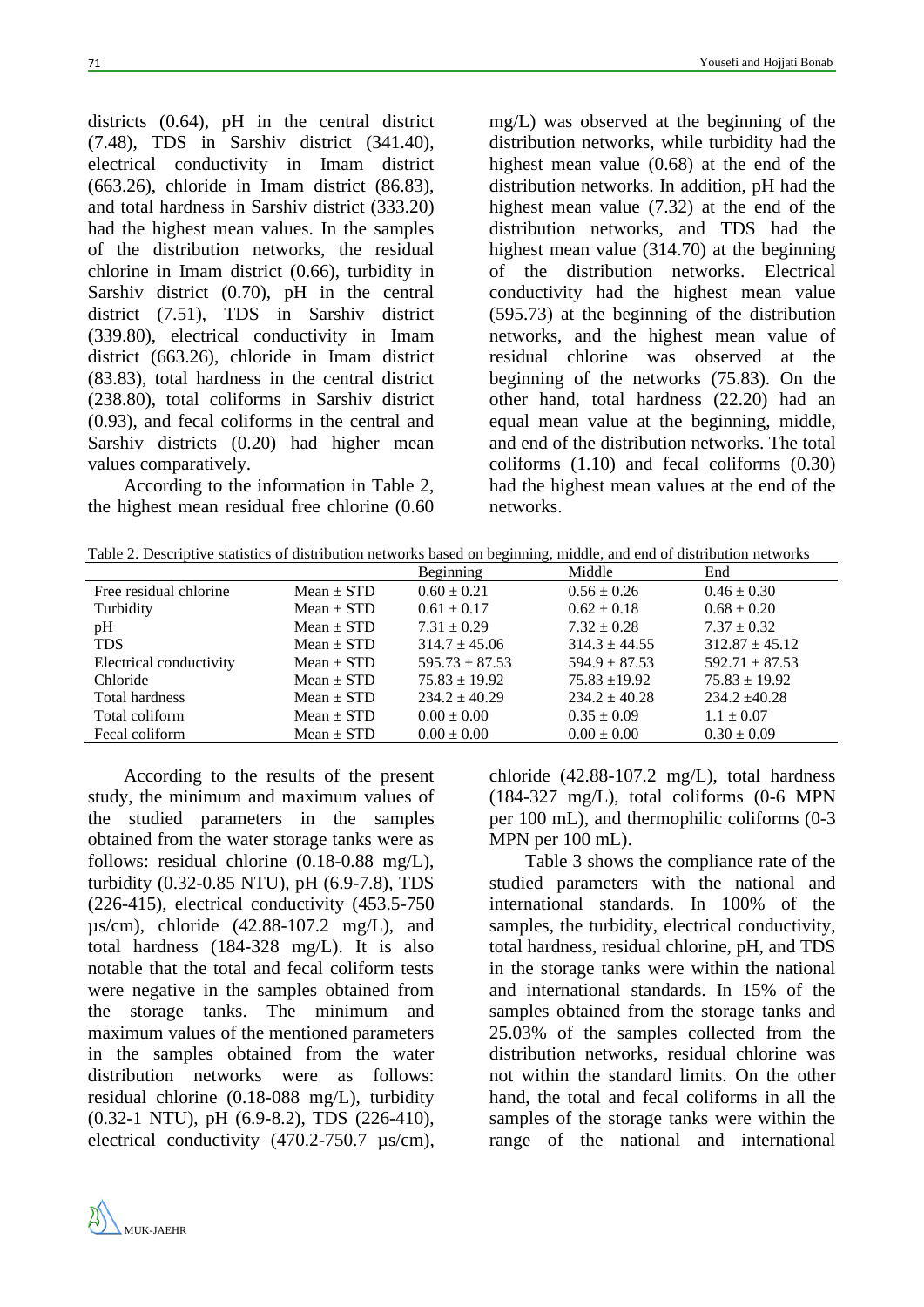standards, while in the distribution networks, total coliforms and fecal coliforms were observed in 11.67 and 3.33% of the samples, respectively.

| Points               | Standard   | Percentage            | Chlorine       | Turbidity      | $\rm H^{d}$ | ms  | $\overline{5}$           | Chloride | hardness<br>Total        | coliform<br>Total | coliform<br>Fecal |
|----------------------|------------|-----------------------|----------------|----------------|-------------|-----|--------------------------|----------|--------------------------|-------------------|-------------------|
|                      |            | Maximum desirable     | 85             | 100            | 100         | 100 | 100                      | 100      | 35                       | 100               | 100               |
|                      | Iran       | Maximum allowed       |                |                |             |     |                          |          | 65                       |                   |                   |
|                      |            | Out of standard range | 15             |                |             |     |                          |          |                          |                   |                   |
| Storage tank         |            | Maximum desirable     | ٠              | 25             | 100         | 100 | ۰                        | 100      | 30                       | 100               | 100               |
|                      | <b>WHO</b> | Maximum allowed       |                | 75             |             |     |                          |          | 70                       |                   |                   |
|                      |            | Out of standard range |                |                |             |     | -                        |          |                          |                   |                   |
|                      |            | Maximum desirable     |                | 100            | 100         | 100 |                          | 100      | -                        | 100               | 100               |
|                      | <b>EPA</b> | Maximum allowed       |                |                |             |     |                          |          |                          |                   |                   |
|                      |            | Out of standard range | $\overline{a}$ |                |             |     | ٠                        |          | -                        |                   | -                 |
|                      |            | Maximum desirable     | 74.97          | 100            | 100         | 100 | 100                      | 100      | 55                       | 88.33             | 96.66             |
|                      | Iran       | Maximum allowed       |                |                |             |     |                          |          | 45                       |                   |                   |
|                      |            | Out of standard range | 2.03           | $\overline{a}$ |             |     | $\blacksquare$           |          | $\overline{\phantom{a}}$ | 11.67             | 3.33              |
|                      |            | Maximum desirable     |                | 36.66          | 100         | 100 | ۰                        | 100      | 35                       | 88.33             | 96.66             |
|                      | <b>WHO</b> | Maximum allowed       | ٠              | 63.33          |             |     |                          |          | 65                       |                   | ۰                 |
| Distribution network |            | Out of standard range | $\overline{a}$ |                |             |     | ۳                        |          | ۰                        | 11.67             | 3.33              |
|                      |            | Maximum desirable     |                | 100            | 100         | 100 | $\overline{\phantom{0}}$ | 100      |                          | 88.33             | 96.66             |
|                      | <b>EPA</b> | Maximum allowed       |                |                |             |     |                          |          |                          |                   |                   |
|                      |            | Out of standard range |                |                |             |     |                          |          |                          | 11.67             | 3.33              |

Table 3. Compliance rate of examined parameters with national and international standards

Table 4 shows the inferential statistics of the studied parameters (one-sample t-test) and comparison of the measured values of each parameter with the optimal and permissible values based on the national and international standards. Accordingly, the turbidity of the water samples of the storage tanks was higher than the standard levels recommended by the WHO (T=2.901; P<0.05; significance: 0.009). Furthermore, total hardness was higher than the standard value reported by the Iranian guidelines and WHO limits (T=3.787; P>0.05; significance: 0.001). In the distribution networks, turbidity was higher than the recommended values by the WHO  $(T=5.745; P>0.05;$  significance: 0.000), while total hardness was higher than the optimal values proposed in the Iranian guidelines and WHO standards  $(T=6.698; P>0.05;$ significance: 0.00). Total coliforms were also higher than the recommended values in the Iranian guidelines, as well as the WHO and USEPA standards (T=1.426; P>0.05; significance: 0.159), and fecal coliforms were

higher than the recommended values in the Iranian guidelines, as well as the WHO and USEPA standards (T=2.695; P>0.05; significance: 0.01). Other parameters studied were less than allowable and acceptable values announced by national standards, WHO and USEPA.

According to the findings of the current research, the mean value of the pH parameter in the storage tank was 7.3, which was within the confidence interval (6.5-8.5) and permissible levels (6.5-8.5) in the Iranian standards. Compared to the WHO standards, this parameter indicated the desired confidence interval (6.5-8.5) and was below the WHO permissible range (8-8.5). The mean pH parameter in the distribution networks was 7.3333, which is within the confidence interval (6.5-8.5) and acceptable values recommended by the Iranian standards (6.5-9.5). Compared to the WHO standards, the mean value of this parameter was within the optimal confidence interval (6.5-5.5), while it was less than the permissible range

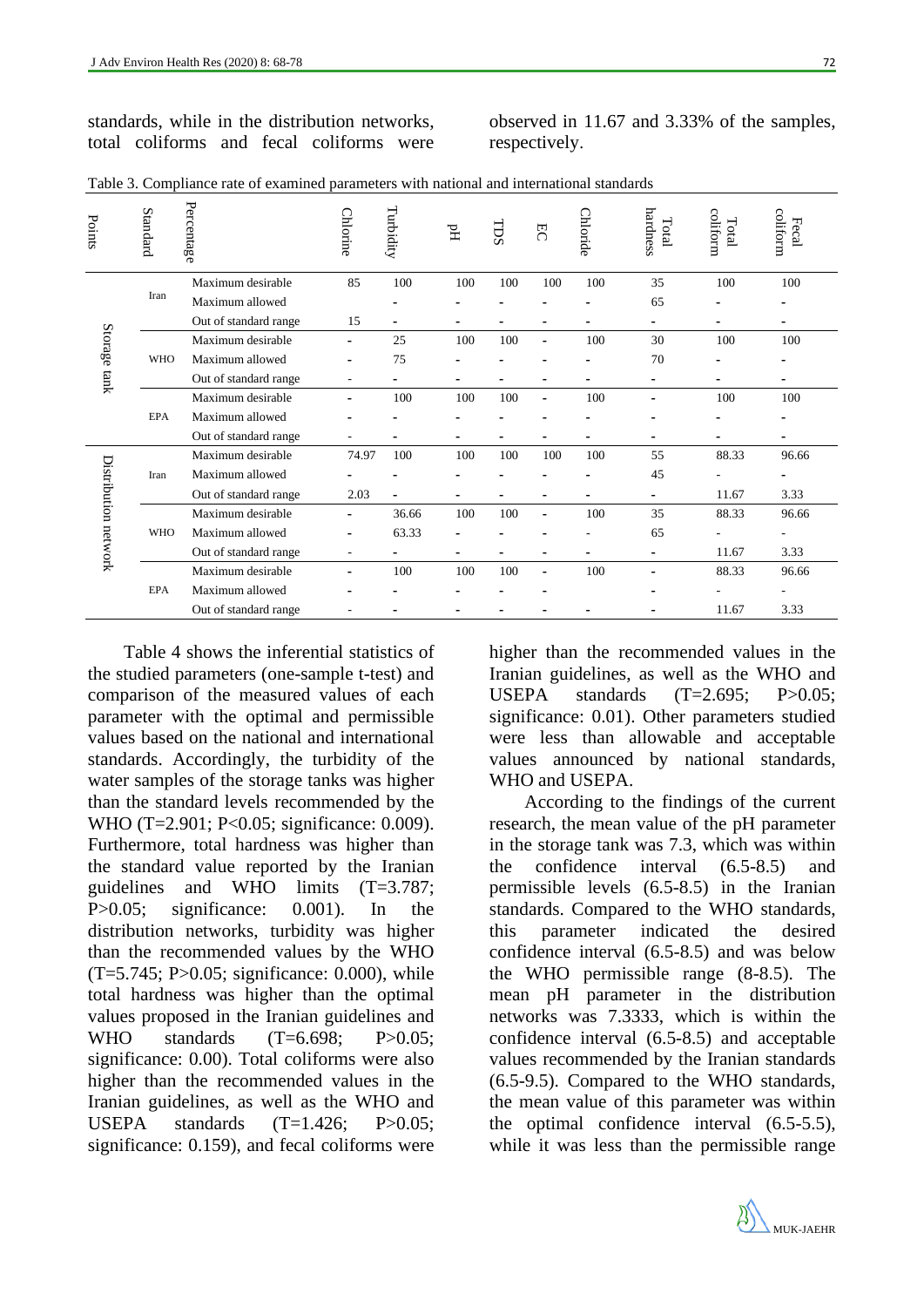(8.8.5) by the WHO. Table 5 shows the correlation matrix between the studied parameters, while also defining the correlation and extent between the associated parameters. Accordingly, residual chlorine had significant, positive correlations with turbidity (0.71) and total hardness (0.69). On the other hand, turbidity only had a significant, positive correlation with total hardness (0.62), while pH had a significant, negative correlation with electrical conductivity (-0.59). In addition, TDS had a significant, positive correlation with electrical conductivity (0.64), and a significant, positive correlation was also observed between residual chlorine and total hardness  $(0.45)$ .

Table 4. One-sample t-test and comparison of mean parameters with desirable and standard values

|                   |            | Range     | Storage tank             |       |                                             | Distribution network              |       |                                             |  |
|-------------------|------------|-----------|--------------------------|-------|---------------------------------------------|-----------------------------------|-------|---------------------------------------------|--|
| Parameter         | Standard   |           | T value                  | Sig.  | Description                                 | t-test                            | Sig.  | Explanation                                 |  |
|                   |            | Desirable | P > 0.05<br>$-8.242$     | 0.000 | Significant, less than<br>desirable value   | P > 0.05<br>$-15.580$             | 0.000 | Significant, less than<br>desirable value   |  |
|                   | Iran       | Allowable | P > 0.05<br>$-117.968$   | 0.000 | Significant, less than<br>allowable value   | P > 0.05<br>$-185.53$             | 0.000 | Significant, less than<br>desirable value   |  |
| Turbidity         | <b>WHO</b> | Desirable | P > 0.05<br>$-2.901$     | 0.000 | Significant, higher than<br>desirable value | P > 0.05<br>5.574                 | 0.000 | Significant, higher<br>than desirable value |  |
|                   |            | Allowable | P > 0.05<br>$-117.968$   | 0.000 | Significant, less than<br>allowable value   | P > 0.05<br>$-158.532$            | 0.000 | Significant, less than<br>desirable value   |  |
|                   | <b>EPA</b> | Allowable | P > 0.05<br>$-117.968$   | 0.000 | Significant, less than<br>allowable value   | P > 0.05<br>$-185.532$            | 0.000 | Significant, less than<br>desirable value   |  |
|                   | Iran       | Desirable | P > 0.05<br>$-68.020$    | 0.000 | Significant, less than<br>desirable value   | P > 0.05<br>$-120.367$            | 0.000 | Significant, less than<br>desirable value   |  |
|                   |            | Allowable | P > 0.05<br>$-117.968$   | 0.000 | Significant, less than<br>allowable value   | P > 0.05<br>$-208.092$            | 0.000 | Significant, less than<br>desirable value   |  |
| <b>TDS</b>        | <b>WHO</b> | Desirable | P > 0.05<br>$-28.318$    | 0.000 | Significant, less than<br>desirable value   | 0 P > 0.05<br>$-50.186$           | 0.000 | Significant, less than<br>desirable value   |  |
|                   |            | Allowable | P > 0.05<br>$-68.020$    | 0.000 | Significant, less than<br>allowable value   | P > 0.05<br>$-120.367$            | 0.000 | Significant, less than<br>desirable value   |  |
|                   | <b>EPA</b> | Allowable | P > 0.05<br>$-11.392$    | 0.000 | Significant, less than<br>allowable value   | P > 0.05<br>$-32.641$             | 0.000 | Significant, less than<br>desirable value   |  |
| EC                | Iran       | Desirable | P > 0.05<br>$-46.199$    | 0.000 | Significant, less than<br>desirable value   | P > 0.05<br>-81.444               | 0.000 | Significant, less than<br>desirable value   |  |
|                   | Iran       | Desirable | P > 0.05<br>$-39.102$    | 0.000 | Significant, less than<br>desirable value   | P > 0.05<br>$-128.245$            | 0.000 | Significant, less than<br>desirable value   |  |
|                   |            | Allowable | P > 0.05<br>$-72.776$    | 0.000 | Significant, less than<br>allowable value   | P > 0.05<br>-49.124               | 0.000 | Significant, less than<br>desirable value   |  |
|                   |            | Allowable | P > 0.05<br>$-27.877$    | 0.000 | Significant, less than<br>desirable value   | P > 0.05<br>$-68.904$             | 0.000 | Significant, less than<br>desirable value   |  |
| Chloride          | <b>WHO</b> | Allowable | P > 0.05<br>$-39.102$    | 0.000 | Significant, less than<br>allowable value   | P > 0.05<br>P > 0.05<br>$-68.904$ | 0.000 | Significant, less than<br>desirable value   |  |
|                   | <b>EPA</b> | Allowable | P > 0.05<br>$-39.102$    | 0.000 | Significant, less than<br>desirable value   | P > 0.05<br>$-68.904$             | 0.000 | Significant, less than<br>desirable value   |  |
|                   | Iran       | Desirable | P > 0.05<br>3.787        | 0.001 | Significant, higher than<br>desirable value | P > 0.05<br>$-6.698$              | 0.000 | Significant, higher<br>than desirable value |  |
| Total             |            | Allowable | P > 0.05<br>$-29.43$     | 0.000 | Significant, less than<br>allowable value   | P > 0.05<br>$-51.94$              | 0.000 | Significant, less than<br>desirable value   |  |
| hardness          | <b>WHO</b> | Desirable | P > 0.05<br>3.787        | 0.001 | Significant, higher than<br>desirable value | P > 0.05<br>6.698                 | 0.000 | Significant, higher<br>than desirable value |  |
|                   |            | Allowable | P > 0.05<br>$-1.750$     | 0.096 | Significant, less than<br>allowable value   | P > 0.05<br>$-12.848$             | 0.000 | Significant, less than<br>desirable value   |  |
|                   | Iran       | Desirable |                          |       |                                             | P > 0.05<br>1.426                 | 0.159 | Significant, higher<br>than desirable value |  |
| Total<br>coliform | <b>WHO</b> | Desirable | $\overline{\phantom{a}}$ |       |                                             | $P > 0.0$<br>1.426                | 0.159 | Significant, higher<br>than desirable value |  |
|                   | EPA        | Desirable | $\blacksquare$           |       |                                             | P > 0.05<br>1.426                 | 0.159 | Significant, higher<br>than desirable value |  |
|                   | Iran       | Desirable | $\Box$                   | ÷,    |                                             | P > 0.05<br>2.659                 | 0.010 | Significant, higher<br>than desirable value |  |
| Fecal<br>coliform | <b>WHO</b> | Desirable | $\blacksquare$           |       |                                             | P > 0.05<br>$-2.659$              | 0.010 | Significant, higher<br>than desirable value |  |
|                   | EPA        | Desirable | $\overline{\phantom{a}}$ |       |                                             | P > 0.05<br>2.659                 | 0.010 | Significant, higher<br>than desirable value |  |

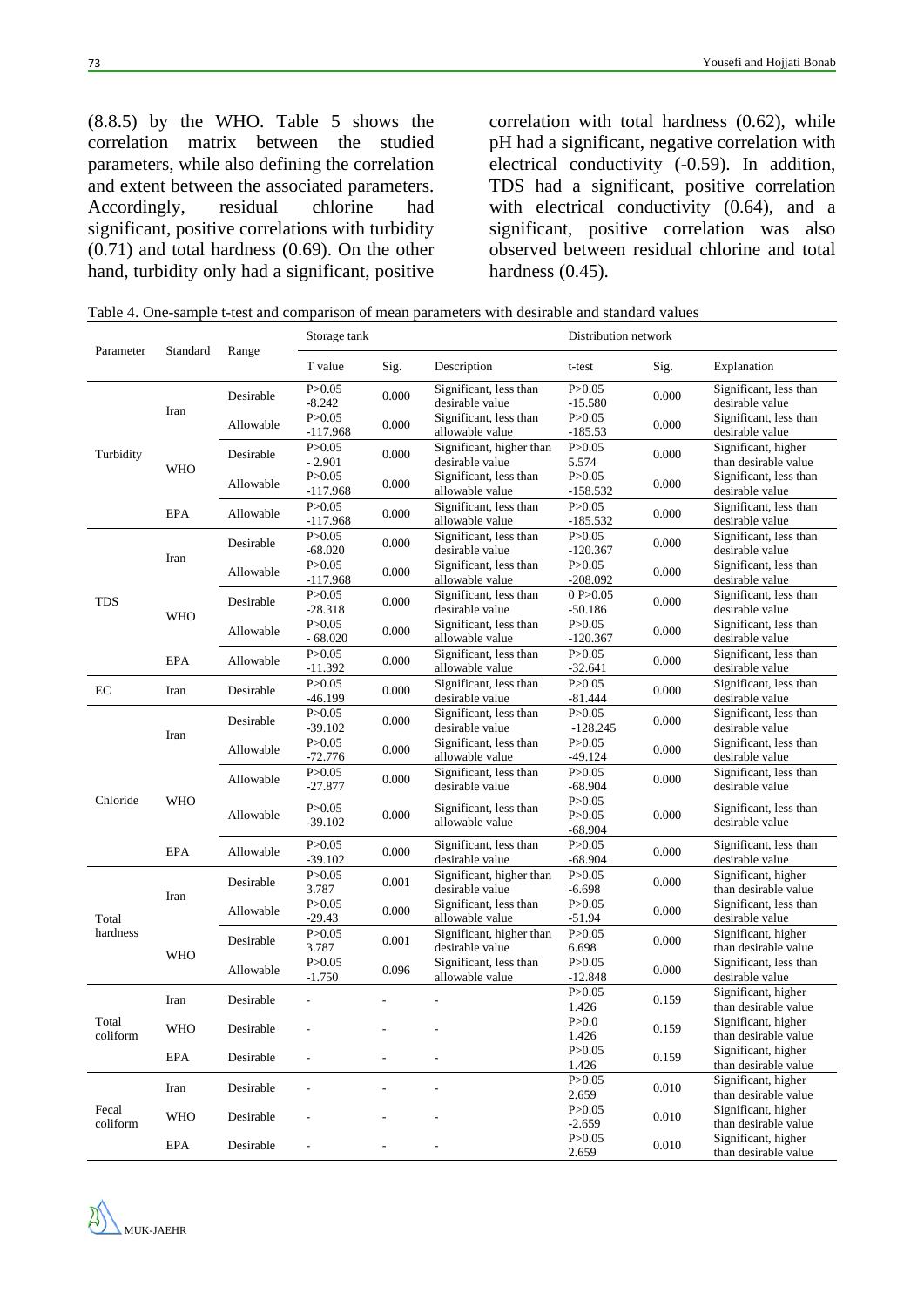|                       |             | Residual chlorine | Temperature | Turbidity | pH        | TDS       | EC    | Chloride | Total ardness |
|-----------------------|-------------|-------------------|-------------|-----------|-----------|-----------|-------|----------|---------------|
| Residual<br>chlorine  | Correlation |                   |             |           |           |           |       |          |               |
| Turbidity             | Correlation | $0.712***$        | 0.287       |           |           |           |       |          |               |
| pH                    | Correlation | $-0.302$          | $-0.087$    | $-0.394$  |           |           |       |          |               |
| <b>TDS</b>            | Correlation | 0.403             | $-0.150$    | 0.318     | $-0.306$  |           |       |          |               |
| EС                    | Correlation | 0.312             | $-0.101$    | 0.167     | $-0.59**$ | $0.646**$ |       |          |               |
| Chloride              | Correlation | 0.322             | 0.326       | 0.140     | $-0.282$  | 0.048     | 0.231 |          |               |
| <b>Total hardness</b> | Correlation | $0.695***$        | 0.180       | $0.620**$ | $-0.140$  | 0.120     | 0.072 | 0.458    |               |

Table 5. Correlation matrix of studied parameters based on distribution networks (\*P<0.01)

Table 6 shows the correlation matrix of the studied parameters. Accordingly, residual chlorine had significant, negative correlations with pH  $(-0.36)$ , total coliforms  $(-0.62)$ , and fecal coliforms (-0.35), while it had a positive correlation with total hardness (0.52). Moreover, turbidity was positively and significantly correlated with TDS (0.31), total hardness (0.49), and total coliforms (0.48).

According to the results of the present study, pH had significant, negative

correlations with electrical conductivity (- 0.55), TDS (-0.26), and chloride (-0.30), while it had significant, positive correlations with total coliforms (0.28) and fecal coliforms (0.36). The same correlation was observed between TDS and electrical conductivity (0.64). Additionally, chloride had a significant, positive correlation with total hardness (0.45), while total coliforms had a significant, positive correlation with fecal coliforms (0.73).

|  | Table 6. Correlation matrix of investigated parameters based on distribution networks (**P<0.01) |  |  |  |
|--|--------------------------------------------------------------------------------------------------|--|--|--|
|  |                                                                                                  |  |  |  |

|                       |             | Residual<br>chlorine | Temperature | Turbidity  | $\rm H$               | TDS        | RC       | Chloride  | hardness<br>⊣<br>etal | coliform<br><b>PED</b> | coliform<br>ᆔ<br>ecal |
|-----------------------|-------------|----------------------|-------------|------------|-----------------------|------------|----------|-----------|-----------------------|------------------------|-----------------------|
| Chlorine              | Correlation |                      |             |            |                       |            |          |           |                       |                        |                       |
| Turbidity             | Correlation | 0.156                | $0.451***$  |            |                       |            |          |           |                       |                        |                       |
| pH                    | Correlation | $-0.36**$            | 0.064       | $-0.185$   |                       |            |          |           |                       |                        |                       |
| <b>TDS</b>            | Correlation | 0.251                | $-0.004$    | $0.315*$   | $-0.261$ <sup>*</sup> |            |          |           |                       |                        |                       |
| EC                    | Correlation | 0.222                | $-0.056$    | 0.152      | $-0.55***$            | $0.645***$ |          |           |                       |                        |                       |
| Chloride              | Correlation | 0.230                | 0.221       | 0.083      | $-0.302*$             | 0.054      | 0.235    |           |                       |                        |                       |
| <b>Total hardness</b> | Correlation | $0.522**$            | 0.138       | $0.498**$  | $-0.185$              | 0.127      | 0.076    | $0.457**$ |                       |                        |                       |
| Total coliform        | Correlation | $-0.62$ **           | $0.639**$   | $0.482***$ | $0.283*$              | 0.062      | $-0.048$ | $-0.096$  | $-0.126$              |                        |                       |
| Fecal coliform        | Correlation | $-0.35***$           | $0.298*$    | 0.246      | $0.365***$            | $-0.121$   | $-0.109$ | $-0.238$  | $-0.233$              | $0.734**$              |                       |

According to the current research, the values of electrical conductivity, total hardness, residual chlorine, pH, and TDS in the storage tanks and distribution networks were in accordance with the Iranian, WHO, and USEPA standards. Furthermore, the total and fecal coliforms in the storage tanks were entirely in accordance with the national, WHO, and USEPA standards. In the distribution networks, the total coliform and fecal coliform indices were observed to be higher than the national and international standards (WHO and USEPA) in 11.67 and 3.33% of the samples, respectively.

Based on the Iranian drinking water standards, the desirable value of free residual

chlorine in the network after 30 min of contact time was 0.5-0.8 mg/L in normal conditions based on pH, while it should be 1 mg/L in emergencies with the higher prevalence of intestinal diseases and natural disasters. Among the studied villages of Saqqez, the residual chlorine in the storage tanks was out of the standard range in 15% of the samples, while in the distribution networks, the value was out of the standard range in 25.03% of the samples, and only 1.66% of the samples had no chlorine. One of the main reasons for the reduction of residual chlorine from the storage tanks to the distribution networks could be the distance from chlorination sites (i.e., storage tanks).<sup>17</sup>

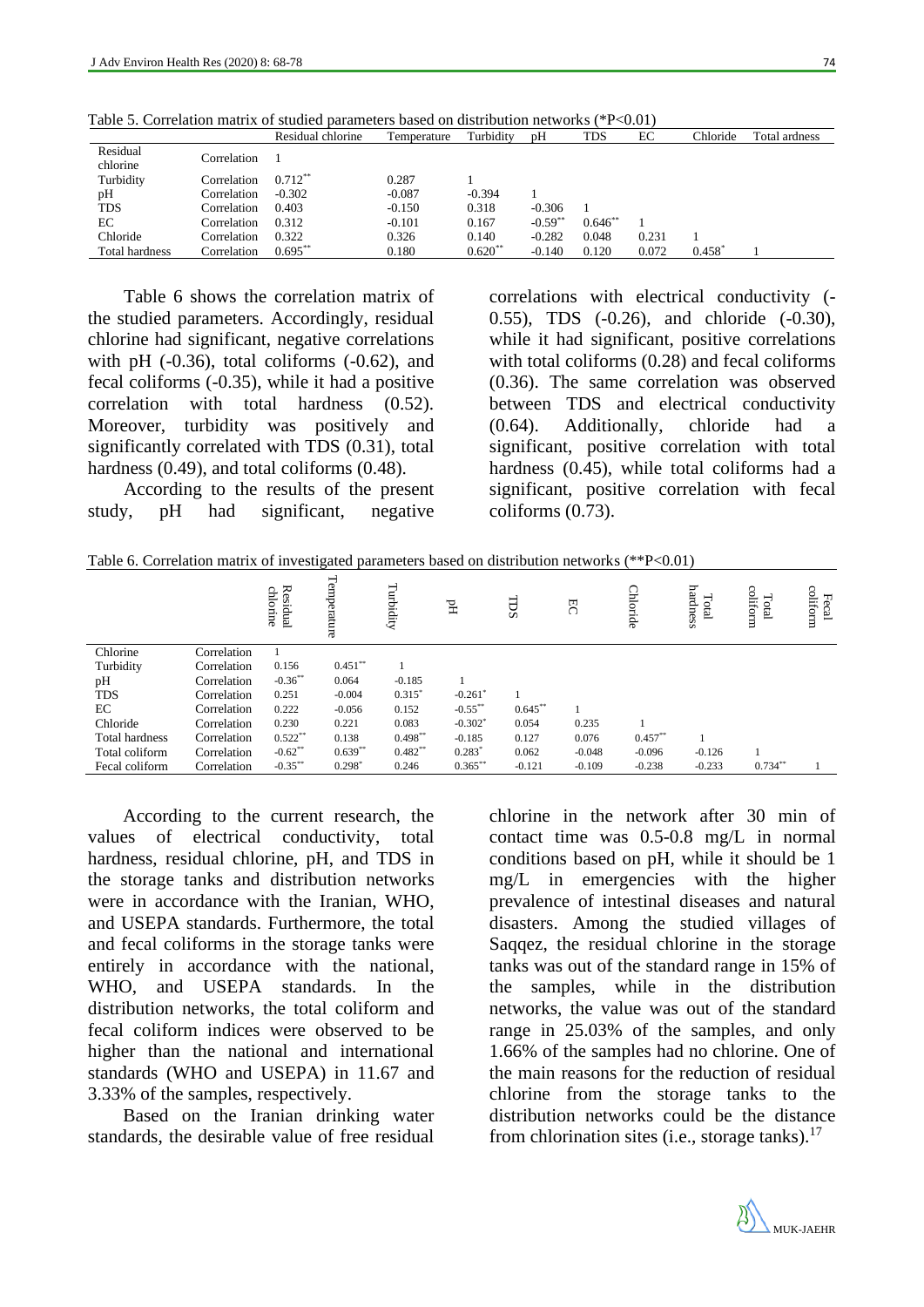Majdi *et al.* conducted a study on the drinking water distribution networks in the villages of Takab (Iran), observing that residual chlorine in 67.7% of the samples was within the recommended range of the Iranian national standards, while it was above or below the standard limit in 33.3% of the samples. In the mentioned study, the water in 12.3% of the villages had coliform contamination, and the mean fecal coliform was 3.0351±0.74 (maximum: 240, minimum: zero). The mean hardness was 2447±11.02  $CaCO<sub>3</sub>$  mg/L, and significant correlations were also reported between residual chlorine and total and fecal coliforms (P<0.001). In other words, increases residual chlorine was associated with the reduction of residual coliform contamination. <sup>17</sup> In the present study, the correlation-coefficient was negative between residual chlorine and total and fecal coliforms in the water resources of the studied villages. In the research by Majdi *et al*., the

increased residual chlorine content resulted in the significant reduction of total and fecal coliform contamination.<sup>17</sup>

In another study, Shabankareh Fard *et al*. investigated the physical, chemical, and microbial quality of the drinking water distribution networks in Bushehr (Iran), reporting the residual chlorine of 0.6, pH of 7.22-7.40, electrical conductivity of 1,108.2- 1,218 (mean: 1,155.5), turbidity of 0.5-0.8 (mean: 0.27), and mean total hardness of 458. <sup>18</sup> These findings are consistent with the current research in terms of residual chlorine, pH, and turbidity, while inconsistent in terms of total hardness and electrical conductivity as the distribution networks of the villages in Saqqez had lower mean values comparatively.

In another study, Robat Sarpoushi *et al*. surveyed the microbial and chemical quality of drinking water in Rabat-e-Sarpoush and Shamegan villages in Sabzevar (Iran), reporting that compared to the Iranian national standards, pH was 7.6-8.6. Moreover, out of 18 villages, the value of residual chlorine was zero in 11% of the villages, which was higher than 0.8 in 16.6% of the villages. Moreover, coliform was observed in

9.6% of the villages, and hardness was higher than the acceptable level in 11% of the samples. Chloride was also higher than the acceptable level in 39% of the samples.<sup>19</sup>

In the villages of Saqqez in the present study, residual chlorine was observed to be higher than the maximum permissible level in 8.33% of the samples from the distribution networks, while it was zero in only 1.66% of the samples. On the other hand, chlorine and hardness were within the national standards in 100% of the samples. In the villages of Saqqez, residual chlorine in 85% of the samples obtained from the storage tanks was within the standard range, while such finding was not observed in 15% of these samples, and the values were higher or lower than the standard limits (no zero observed). Therefore, all the microbial tests of the storage tank samples were negative, while in the distribution networks, 74.97% of residual chlorine measurements were within the standard range. In addition, 88.33% of the total coliforms and 96.66% of the fecal coliforms were within the national, WHO, and USEPA standards.

In the study by Habuda- Stanić *et al*., the microbiological quality of drinking water was investigated in 25 public water supply systems in the Osijek-Baranja area, located in eastern Croatia, and total coliforms and *E. coli* were observed in 3.9 and 1% of the samples, respectively. Moreover, the most significant, negative correlation was observed between microbial population and residual free chlorine concentration, while a positive correlation was reported between turbidity and microbial population. Total coliforms were also observed in 149 out of 1,503 samples, and reduced pH was associated with increased fecal coliform growth. 20

According to our findings in the villages of Saqqez city, total and fecal coliforms were positively correlated with turbidity (fecal coliforms: 0.246, total coliforms: 0.482) in the distribution networks, while a negative correlation was denoted between total and fecal coliforms (fecal coliforms: -0.35, total coliforms: -0.62). In a research in this regard,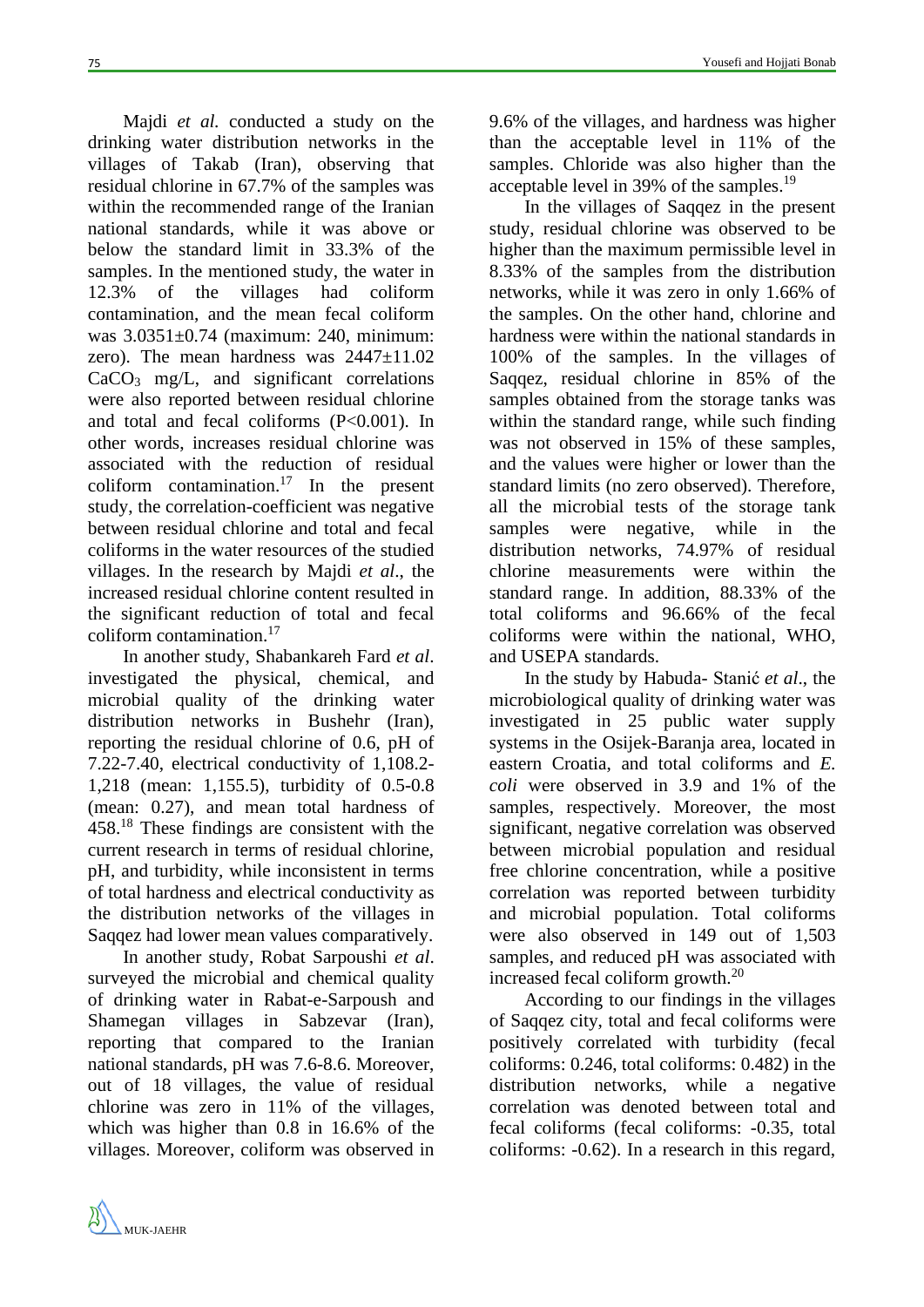Hoxha and Hamzaraj assessed the quality of drinking water in 13 rural office units and compared the results with the WHO standards. Out of 433 samples in the mentioned study, 5.7% of the samples had fecal index contamination, 6.21% showed at least one positive fecal index, and 3.5% of the samples (n=15) were positive in terms of three fecal indices. Furthermore, 6.21% of the samples were positive for *E. coli*, while only 3.71% were positive in terms of the fecal index. 21

According to the survey of the villages in Saqqez in the current research, the values of pH, TDS, electrical conductivity, and chloride in the distribution networks were within the WHO standard ranges in 100% of the samples. In a similar study, Ahmad *et al*. examined the residual chlorine changes in the water distribution system, as well as the association of residual chlorine with total and fecal coliforms in Gwalior (Madhya Pradesh, India). In total, 56 samples were collected from 11 sites, and the results revealed that residual chlorine was within the range of 0.8- 0.88, and the total coliforms in most of the sampling sites was within the range of 0.82- 82.15. In addition, residual chlorine in water significantly decreased over time, thereby leading to colossal microbial growth. In the sites that were in the proximity of treatment plants, the least total and fecal coliforms were observed. 22

According to our findings in the villages of Saqqez, the total and fecal coliforms were zero at the beginning of the distribution networks where the residual chlorine was within the standard range. However, the contamination was mostly observed at the endpoints of the distribution networks where the level of residual chlorine decreased. In another study conducted by Fazli *et al*., the microbial status of drinking water was investigated in the urban and rural distribution systems in Ijroud in Zanjan province. In the mentioned research, 66.66% of the samples were positive for total and fecal coliforms. Moreover, significant differences were observed between proper microbial quality

and residual chlorine in drinking water (P<0.05). Out of the 15 studied facilities, the samples obtained from only five facilities or five villages had no fecal coliforms (range: 4- 75; relatively high maximum), while in some villages, coliform contamination was less than 10. In such circumstances, these pollutants could be eliminated without causing any harm to the users through the appropriate chlorination of water.<sup>13</sup>

In the villages of Saqqez in the present study, the results were better in terms of total and fecal coliform contamination due to the proper fencing around the drinking water wells and proper distance from contamination sources, so that fecal coliform contamination in the drinking water supplies was observed in 14.28% of the total source supplies. The minimum and maximum contamination rates were 3 and 9 MPN, respectively, which could be eliminated through appropriate chlorination. In the present study, along with the distribution networks, a slight reduction was observed in residual chlorine due to distance from the chlorination site. On the other hand, the mean turbidity value had a partial increasing trend from the storage tanks to the distribution networks, which was associated with the reduction of residual chlorine from the storage tanks to the distribution networks.

According to the findings of the current research, the mean pH, residual chlorine, and total hardness had no changes from the storage tanks to the distribution networks, which revealed that chlorination had no effects on the levels of these parameters. However, the mean TDS and electrical conductivity slightly decreased from the storage tanks to the distribution networks. The mean total coliforms in the storage tanks was zero, while it was 0.48 in the distribution networks, demonstrating the promising effects of chlorination on the total coliforms in the storage tank and its re-increase in the distribution networks due to the reduction of the free residual chlorine throughout the network and possible fractures in the distribution networks (secondary

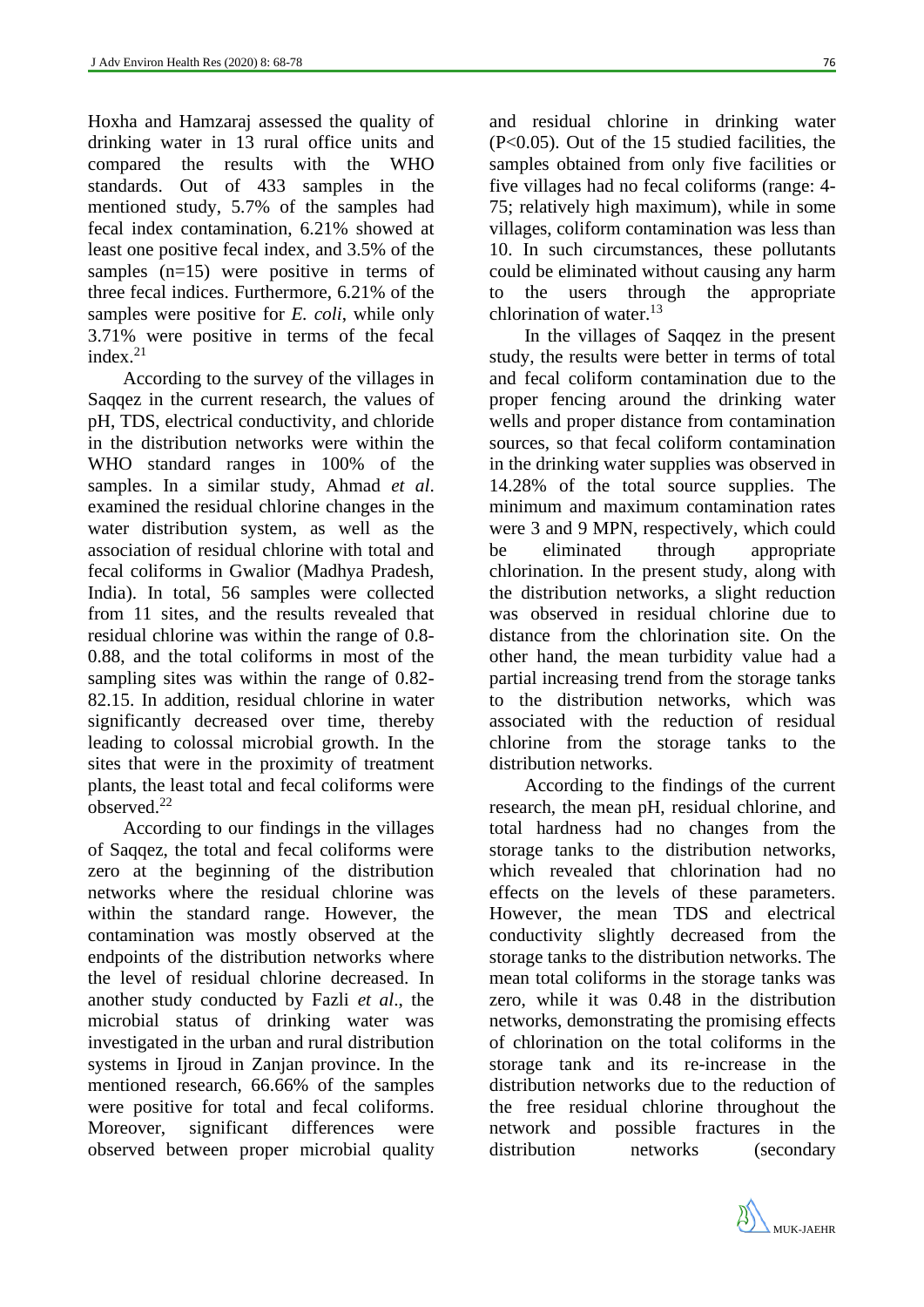contamination). Finally, the mean fecal coliform count was zero in the storage tanks and 0.1 in the distribution networks.

## **Conclusion**

According to the results, all the examined parameters were in compliance with the national and international standards, and the drinking water in most of the cases posed no particular risks to the consumers.

## **Acknowledgements**

This article was extracted from the MSc thesis of microbiology conducted by Arman Yousefi, student at the Islamic Azad University, Bonab Branch, Iran. Hereby, we extend our gratitude to the Research Deputy of the Islamic Azad University of Bonab Branch and Engineer Seddigh Mohammadzadeh (Managing Director of the Rural Water and Wastewater Company of Kurdistan Province) for assisting us in this research project.

## **References**

- 1. Shokoohi R, Dargahi A, Ahmadidoost G, Moradi MJ. Removal of phenol from aqueous solutions using persulfate-assisted, photocatalytic-activated aluminum oxide nanoparticles. J Adv Environ Health Res 2019; 7(4): 203-12.
- 2. Pirsaheb M, Zinatizadeh AK, Dargahi A. Performance evaluation of coagulation process in removal of low turbidity and color from water using different inorganic coagulants. J water & wastewater 2011; 23(1): 111-8.
- 3. Kumar D, Malik S, Madan M, Pandey A, Asthana AK. Bacteriological analysis of drinking water by MPN method in a tertiary care hospital and adjoining area Western UP, India. J Environ Sci Toxicol Food Technol; 4(3): 17-22.
- 4. Barakat A, Meddah R, Afdali M, Touhami F. Physicochemical and microbial assessment of spring water quality for drinking supply in Piedmont of Béni-Mellal Atlas (Morocco). Phys Chem Earth Parts A/B/C 2018; 104: 39- 46.
- 5. Bumadian MM, Almansury HH, Bozakouk IH, Lawgali YF, Bleiblo FA. Detection and

enumeration of coliform bacteria in drinking water at hospital of Benghazi/Libya. J Exp Biol 2013; 1(6): 437-40.

- 6. Van der Hoven C, Ubomba-Jaswa E, Van der Merwe B, Loubser M, Abia AL. The impact of various land uses on the microbial and physicochemical quality of surface water bodies in developing countries: Prioritisation of water resources management areas. Environ Nanotechnol Monit Manage 2017; 8: 280-9.
- 7. Derfoufi H, Legssyer M, Legssyer B. Effect of physicochemical and microbiological parameters on the water quality of wadi Zegzel. Mater Today: Proceedings 2019; 13(30): 730-8.
- 8. Gopalakrishnan S, Gowda CL, Reddy MP, Rao GR, Humayun P, Srinivas V, *et al*. Ensuring biological safety of drinking water at international crops research institute for the Semi-Arid Tropics (ICRISAT), Patancheru, Andhra Pradesh, India. Afr J Biotechnol 2012; 11(67): 13115-8.
- 9. Norozi R, Zafarzade A, Yolizade T. Survey on microbial quality of drinking water in city Maravehtapeh Villages and comparison with national and WHO standards. J Environ Health Eng 2013; 1(1): 20-9.
- 10. Soltanian M, Dargahi A, Asadi F, Ivani A, Setareh P. Variation of physico chemical quality of groundwater watershed in Gharehsou during 2003-2012. J Mazandaran Univ Med Sci 2015; 24(121): 275-87.
- 11. Platikanov S, Baquero D, González S, Martín-Alonso J, Paraira M, Cortina JL, *et al*. Chemometric analysis for river water quality assessment at the intake of drinking water treatment plants. Sci Total Environ 2019; 667: 552-62.
- 12. Atafar Z, Almasi A, Sarkhosh M, Dargahi A. Microbiological Quality Trend of Drinking Water in Rural Areas of Kermanshah during 2004-2013. J Environ Health Eng 2015; 3(1): 10-9.
- 13. Mohammadian Fazli M, Tohidloo Z, Hosseinloo M. Study on microbiological quality of rural and urban drinking water in distribution systems of Iiroud, Zanjan in 2013-2015. J Hum Environ Health Promot 2017; 3 (1): 47-53.
- 14. Almasi A, Dargahi A, Ahagh M, Janjani H, Mohammadi M, Tabandeh L. Efficiency of a constructed wetland in controlling organic